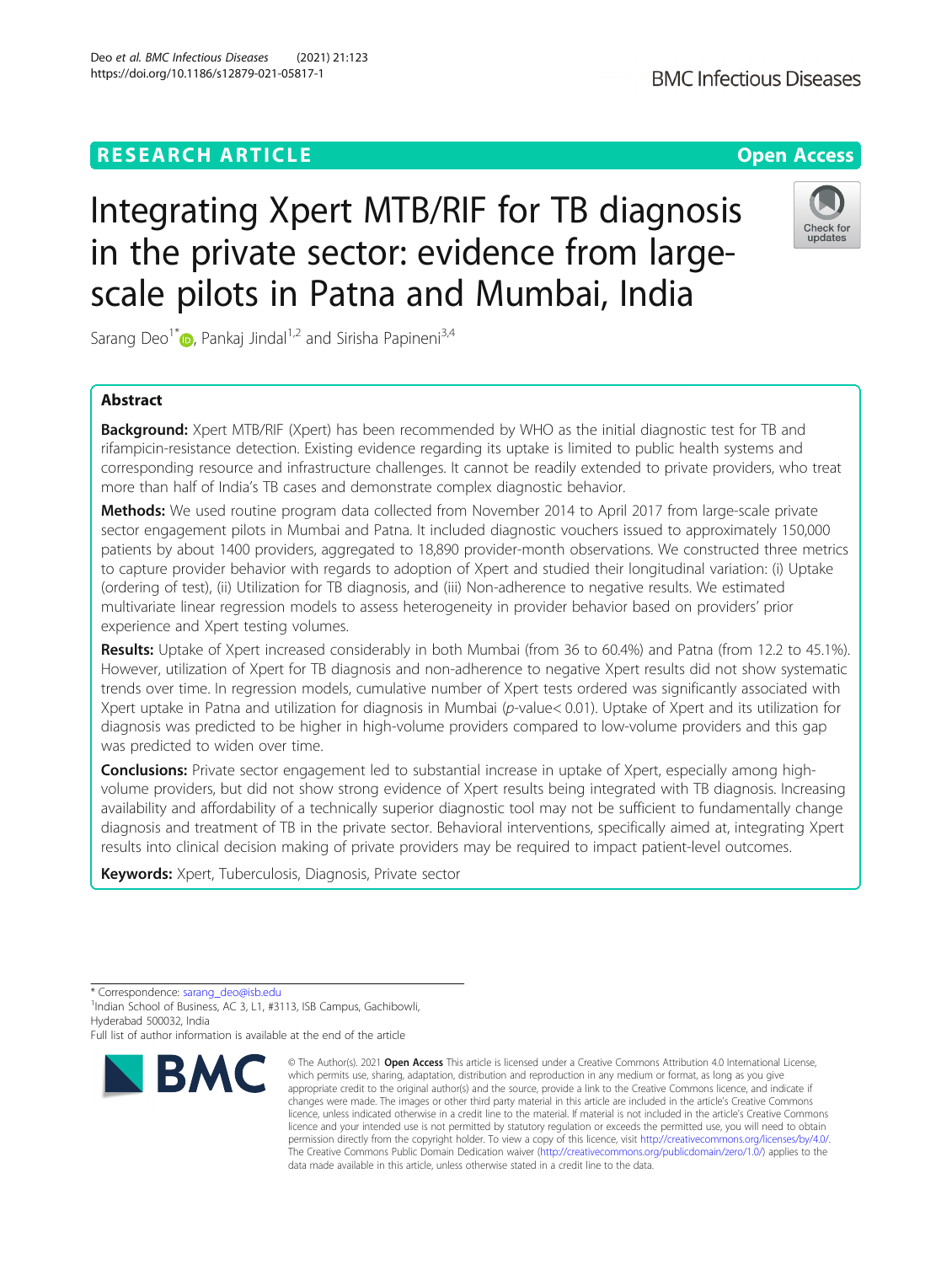# Background

Tuberculosis (TB) continues to be a major global health challenge resulting in more than 10 million new cases and 1.2 million deaths in 2018 [[1\]](#page-9-0). Early and accurate diagnosis followed by successful treatment completion are essential pillars of the End TB strategy of the World Health Organization (WHO) [[2\]](#page-9-0). The global fight against TB received a significant boost with the development of a new molecular diagnostic test, Xpert MTB/RIF (hereafter Xpert) [[3\]](#page-9-0). It is significantly more accurate than smear microscopy, substantially faster than microbiological culture and can simultaneously detect rifampicin resistance [[4,](#page-9-0) [5](#page-9-0)]. Models calibrated using data from early feasibility studies of Xpert showed that its large-scale adoption would significantly reduce disease burden and remain cost-effective [\[6](#page-9-0)–[8\]](#page-9-0). Xpert was approved by WHO be used as the initial diagnostic test for the detection of TB and rifampicin resistance in adults and children. Following this, by 2016, more than 2000 Xpert instruments and more than 16 million cartridges had been procured in more than 130 countries [\[9,](#page-9-0) [10\]](#page-9-0).

Recent evidence, however, suggests that the actual impact of Xpert may have fallen short of its potential due to a few key reasons. First, concessional pricing negotiated with the manufacturer was restricted to the public sector in high burden countries. As a result, private providers, who play a dominant role in the diagnosis and treatment of TB in many of these countries [[11](#page-9-0), [12](#page-9-0)], continued to maintain a high price thereby restricting patient access [[10,](#page-9-0) [13\]](#page-9-0). Second, even with large-scale rollout of Xpert in some national TB programs (e.g., South Africa, Brazil), evidence regarding its impact on patient relevant outcomes is mixed  $[14–16]$  $[14–16]$  $[14–16]$  $[14–16]$ . It was found that Xpert, compared to smear microscopy, increased the number and proportion of microbiologically confirmed TB case notifications and reduced the delay in treatment initiation. However, it did not significantly increase overall case notifications and did not have a significant impact on patientrelevant health outcomes such as mortality, tuberculosisrelated morbidity, and successful treatment completion. These mixed findings are believed to be driven by high levels of empirical treatment, which may be partially replaced by Xpert [[17](#page-9-0)–[21\]](#page-9-0), and by poor adherence to diagnostic algorithms involving Xpert compared to those involving smear microscopy [\[22\]](#page-9-0).

These insights from the public sector cannot be easily extrapolated to estimate the impact of Xpert among private providers in high burden countries. They often do not use smear microscopy and, instead, rely on clinical diagnosis using chest X-ray and even serological tests, despite lack of evidence regarding their accuracy [\[23](#page-9-0)]. Their adoption of new technologies and adherence to protocols, guidelines and algorithms, is also influenced by explicit or implicit economic incentives [[24,](#page-9-0) [25\]](#page-9-0).

In India, which has a fourth of the global TB cases, private providers are estimated to treat more than half of them [\[26](#page-9-0)]. Mounting evidence suggests that they follow suboptimal diagnostic practices, which deviate significantly from the national standards of TB care [[27](#page-9-0)– [31\]](#page-9-0). Revised National TB Control Program (RNTCP)'s strategic plan for TB elimination recommends using specialized professional agencies for large-scale engagement of private providers [[32\]](#page-9-0). This engagement model consists of mapping and networking private sector providers who interact with TB patients (treating clinicians, diagnostic facilities, and pharmacists); and providing a package of services to this network aimed to improve quality of care for patients. Services include continuous clinical and technical training of treating providers to improve their diagnostic and treatment practices as well as free access to high quality drugs and diagnostic tests such as Xpert for their patients [[33\]](#page-9-0). Early evidence from pilots in two cities (Mumbai and Patna) suggests that this model can successfully engage a large number of private providers and substantially increase overall case notifications [[34](#page-9-0)–[36](#page-9-0)]. However, its impact on the uptake of high quality test such as Xpert and integration of its results with clinical decision making by private providers is not known.

In this study, we analyzed detailed programmatic data from these large-scale pilots to quantify changes in provider behavior over time with respect to their uptake of Xpert and utilization of its results for TB diagnosis. We also explored any heterogeneity across providers on these measures and operational factors associated with the heterogeneity.

# **Methods**

### Study setting and intervention

Our study was conducted in the cities of Patna (Bihar) and Mumbai (Maharashtra), where a large-scale private provider engagement program was launched in May 2014. The program was implemented by two separate non-governmental organizations (NGOs) that acted as a private provider interface agency (PPIA). In Patna, the program covered the entire urban population of 6.2 million with an annualized TB case notification rate of 350 per 100,000 whereas, in Mumbai, it covered a population of 12.8 million in 13 high burden wards with an annualized TB case notification rate of 340 per 100,000.

The program engaged a network of formal providers (medical practitioners qualified in allopathic medicine), informal providers (all other providers including those trained in indigenous medicine and those without any formal medical qualification), laboratories, and pharmacies within the private sector. The objective of this PPIA network was to improve the diagnosis, notification, and successful treatment completion of TB cases in the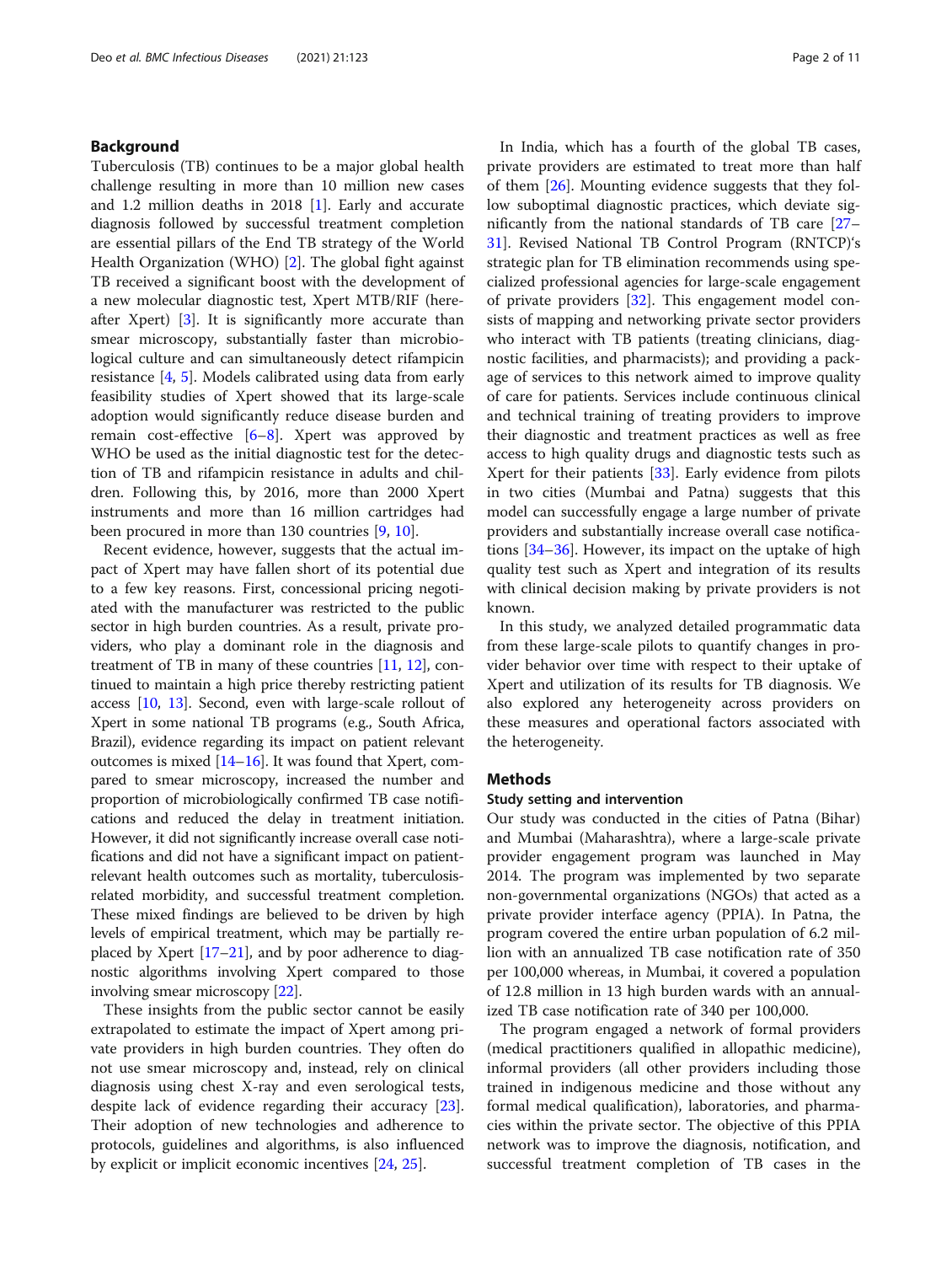private sector through the provision of subsidized drugs and diagnostic tests. In Mumbai, both formal and informal providers could order a free chest X-ray (CXR), and formal providers could order a free Xpert at networked laboratories. In Patna, in addition to the above provisions, both formal and informal providers could also order free smear microscopy tests. Patients diagnosed with TB, either microbiologically or clinically, were initiated on treatment by formal providers and could access free anti-TB drugs at a network pharmacy. Diagnostic and treatment services were reimbursed by the PPIA program. PPIA program staff conducted Continuing Medical Education (CME) seminars as well as routine visits to train and sensitize network providers on Standards of TB care in India with particular emphasis on the utilization of Xpert for microbiological confirmation of TB.

In addition to diagnosis, the program facilitated collection and transportation of sputum samples from providers' clinic to laboratories for Xpert testing thereby removing time and cost constraints for patients. Finally, the program staff also supported the providers to meet their legal obligation of notifying TB cases in the national database, Nikshay, and provided treatment adherence support to patients using a call center and field staff for household visits.

# Data

We obtained program data on diagnostic and treatment vouchers issued by providers over a period of 30 months from May 2014 to April 2017. Program data was collected from the PPIA programs and Nikshay database, which consisted of presumptive TB cases (defined as patients experiencing TB symptoms and require further investigation) and notified TB cases (defined as either microbiologically confirmed or clinically diagnosed TB cases that were reported into Nikshay with a treatment initiation date). For each diagnostic voucher, the dataset contained the name of the test ordered, the date of voucher's issuance by a network provider, the date of its validation by a network laboratory, the date of availability of the test result along with unique identifiers for the provider and the patient. Test results were categorized as "Acid-fast Bacillus (AFB) seen/AFB not seen" for smear microscopy, "shadow/no-shadow" for CXR, and "Mycobacterium tuberculosis (MTB) detected/not detected" as well as "Rifampicin (RIF) resistance detected/ not detected" for Xpert. Finally, for patients diagnosed with TB and initiated on treatment, the dataset contained the site. i.e., pulmonary/extrapulmonary as well as the date of treatment initiation. We excluded observations corresponding to informal providers because they were not allowed to issue vouchers for Xpert, which was the focus of our study. We also excluded observations during the first 6 months of the program, i.e., May 2014

to October 2014 to allow for stabilization of program activities and data collection processes.

# Analysis

We conducted our analysis in two stages. First, we aggregated voucher data at the level of unique patients and used it to calculate three measures to capture the adoption of Xpert by private providers and incorporation of its results into their clinical decision making. We defined "*Uptake*" as the proportion of all patients-- both presumptive and notified patients--for whom Xpert was ordered. "Uptake" did not distinguish the reason for Xpert use and was inclusive of all Xpert testing conducted, whether it was for upfront TB diagnosis or subsequent testing for rifampicin resistance during the treatment duration period. "Uptake" therefore signaled the providers' willingness to include an Xpert test within his or her clinical algorithm.

In order to assess the interpretation and integration of Xpert results to arrive at a TB diagnosis specifically, we constructed two additional metrics. We defined "Utilization for TB Diagnosis" as the proportion of notified pulmonary TB cases who received a Xpert test for initial TB diagnosis. We classified an Xpert to be for diagnostic purpose if the date of issuing the test voucher was either before or up to 15 days after the date of treatment initiation of a TB patient. This timeframe corresponded to a diagnostic phase whereby a provider may decide to initiate or cease TB treatment based on Xpert results. Finally, we defined "Non-adherence to negative results" as the proportion of patients with a negative diagnostic Xpert result (MTB not detected), who were still subsequently initiated on TB treatment. This metric reflected the providers' confidence in overriding a Xpert result based on clinical judgement and/or reliance on other diagnostics.

We calculated monthly values of these measures, separately for each program, and plotted them against time to capture temporal trends in aggregate provider behavior. Second, to understand the changes in behavior with respect to Xpert at the level of individual provider, we aggregated data at provider-month level. This yielded a panel dataset comprising 8154 observations for Patna and 10,726 observations for Mumbai. We formulated three multivariate linear panel regression models, one for each of the above three measures and estimated them separately for Mumbai and Patna programs. The outcome variables in these models were numerators of the three measures described earlier, aggregated at the provider-month level: (i) number of Xpert tests ordered, (ii) number of notified pulmonary TB cases with treatment initiation date after the date of availability of Xpert result, and (iii) number of notified TB cases with a negative Xpert result. The main predictor variables of interest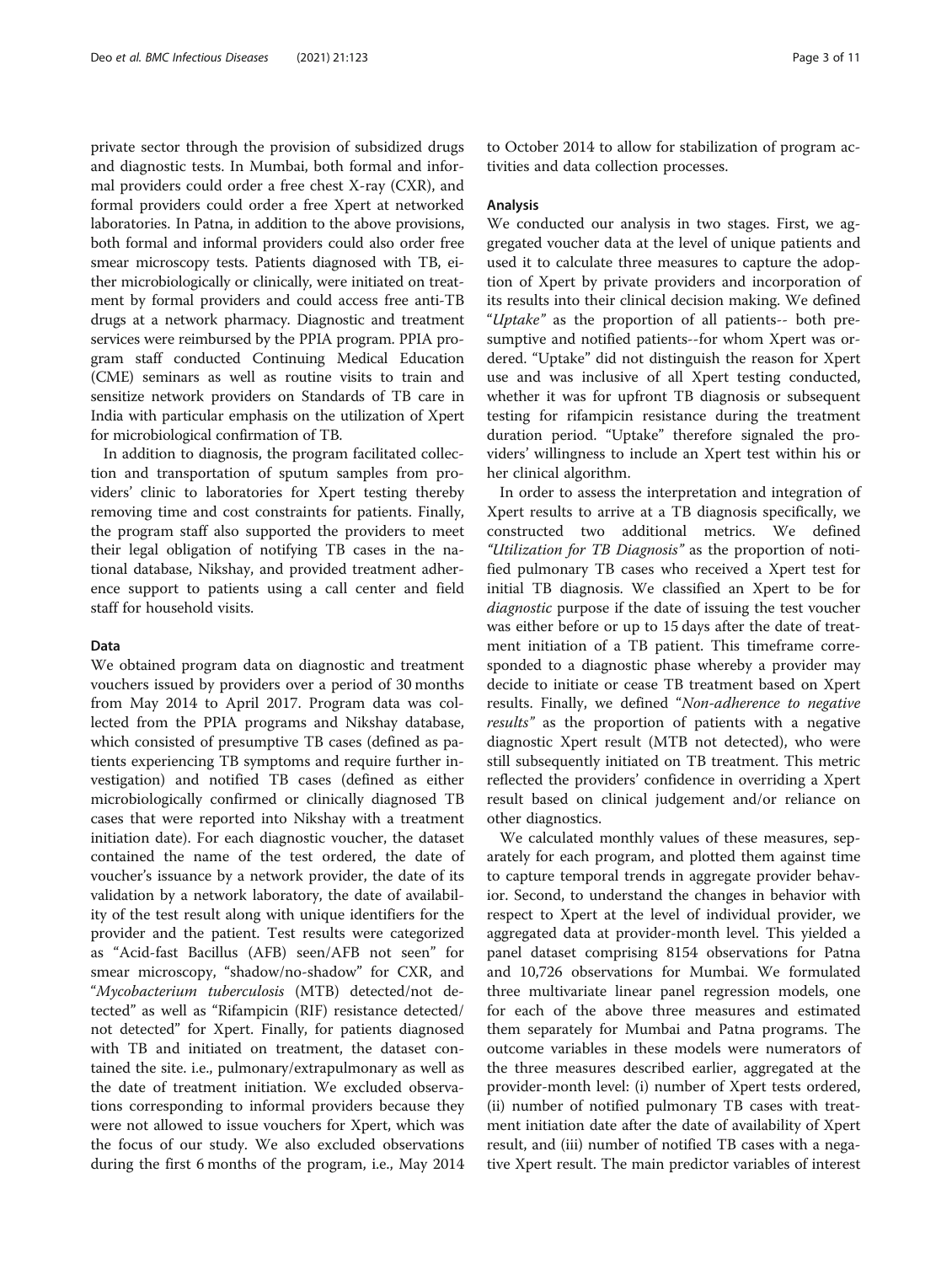in these models were the cumulative number of patients seen and the cumulative number of Xpert orders until the previous month, which capture the learning-bydoing effect, i.e., providers becoming more familiar and comfortable with the test because of their prior experience of using it. In each of the three models, we controlled for the denominators of the corresponding measure aggregated at the provider-month level: (i) number of patients, (ii) number of notified pulmonary TB cases who was ordered a diagnostic Xpert, and (iii) number of patients that received a negative Xpert (MTB not detected) result. All models included fixed effects for providers and month to account for provider- and timeinvariant factors, respectively. We used two-way clustering of standard errors to account for possible correlation in the errors between different providers within the same month and between different months within the same provider. To check the robustness of our results, we considered alternate model specifications that used a continuous variable for providers' duration of engagement with the program instead of a fixed effect for month.

To understand the impact of patient volume and time on provider behavior, we used estimates from these models (Supplementary Text [1](#page-8-0)) to predict the four outcome variables for a representative high and low volume provider as follows. First, we categorized providers as high and low volume based on whether the total number of patients seen by them belonged to the top quartile (75th to 100th percentile) or the second quartile (50th to 75th percentile), separately for Mumbai and Patna. For each category, we considered a hypothetical representative provider for whom the value of predictor variables was equal to the monthly averages within each category and used the coefficient estimates of the four models to predict the four outcome variables for these representative high and low volume providers. We plotted these predicted values against time spent in the program, along with 95% prediction intervals, separately for Patna and Mumbai.

We performed all the statistical analyses using R programming language in integrated development

environment of RStudio with model estimation done using the package lfe and organization of results done using the package stargazer.

# Results

Table 1 displays the summary statistics for the study period from November 2014 to April 2017. A total of 67,308 patients (both presumptive and notified) were registered by 501 formal providers in Patna and 77,174 patients were registered by 1428 formal providers in Mumbai. Of these patients, 35,262 and 36,405 were notified TB cases in Patna and Mumbai respectively. A total of 21,233 Xpert tests were ordered in Patna, and 40,093 Xpert tests were ordered in Mumbai over the study period. Total number of rifampicin resistant TB cases detected was 889 in Patna and 3482 in Mumbai. Of the formal providers registering patients, 429 providers in Patna and 1078 providers in Mumbai ordered at least one Xpert test during the study period.

Figure [1](#page-4-0) shows uptake, utilization for diagnosis, and non-adherence to negative results over the study period. Xpert uptake from the first six-month reporting period to the last six-month reporting period increased from 14.7 to 44.4% in Patna and 42.9 to 54.7% in Mumbai. Utilization of Xpert as diagnostic was variable without a clear programmatic trend, ranging from 57.6 to 46.8% in Patna and from 52.7 to 56.1% in Mumbai. Nonadherence to negative results remained relatively consistent over time with an overall 13.9% of Xpert MTB/RIF negative patients initiated on treatment in Patna and 8.8% of Xpert negative patients initiated on treatment in Mumbai.

Table [2](#page-4-0) contains the estimates of the four regression models that capture the impact of prior experience and learning-by-doing on adoption of Xpert and its results for clinical decision making by providers. We found that number of cumulative patients seen until the previous month was positively associated with Uptake in Mumbai (0.018;  $p$ -value< 0.001). It was negatively associated with Utilization for diagnosis in Mumbai ( $-0.002$ ; *p*-value< 0.1) and positively associated with non-adherence to

| <b>Table 1</b> Description of the dataset (November 2014 to April 2017) |  |
|-------------------------------------------------------------------------|--|
|-------------------------------------------------------------------------|--|

|                                                                | Patna      | Mumbai       |
|----------------------------------------------------------------|------------|--------------|
| Number of patients registered in PPIA by formal provider       | 67,308     | 77,174       |
| Number of Xpert tests ordered                                  | 21,233     | 40,093       |
| Number of notified TB cases                                    | 35,262     | 36,405       |
| Number (%) microbiologically confirmed cases                   | 5310 (15%) | 12,960 (36%) |
| Number of pulmonary notified TB cases                          | 23,625     | 31,529       |
| Number of rifampicin resistant cases detected with Xpert       | 889        | 3482         |
| Number of formal providers that registered patients in PPIA    | 501        | 1428         |
| Number (%) of formal providers that ordered at least one Xpert | 429 (86%)  | 1078 (75%)   |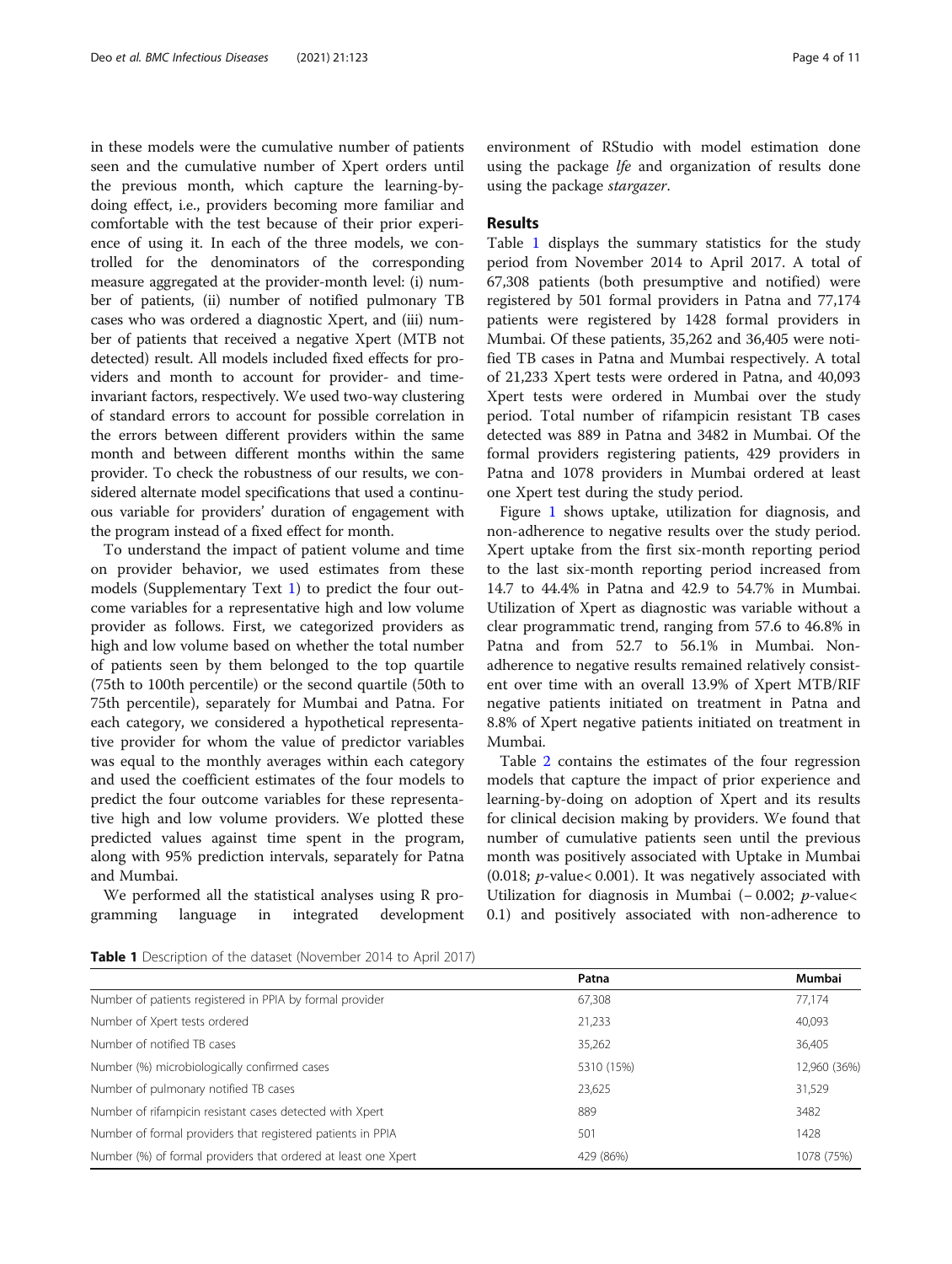<span id="page-4-0"></span>

negative results in Patna (0.001; p-value< 0.001). Similarly, number of cumulative Xpert tests ordered until the previous month was positively associated with Uptake in Patna (0.033; p-value< 0.001) and with Utilization for diagnosis in Mumbai (0.006; p-value< 0.01). In terms of magnitude, associations were strongest for Uptake. Additional 100 cumulative patients seen until the previous month resulted in 1.8 additional Xpert tests ordered in the current month in Mumbai and additional 100 cumulative Xpert tests ordered until the previous month resulted in 3.3 additional Xpert tests in the current month

in Patna. Most associations for Non-adherence to negative results were weak in magnitude, in a direction opposite to expectation, or not statistically significant.

Figure [2](#page-5-0) displays the change in predicted outcomes for a representative high and low volume provider with increasing duration of their engagement with the program (measured in months). In Patna, Xpert uptake was predicted to have increased by approximately 85% both for high volume provider (from 14.04 to 25.62 per month) and low volume provider (from 9.01 to 16.57 per month), but 95% prediction intervals were overlapping

Table 2 Estimates of the impact of provider specific factors on Xpert adoption

|                                                                | Uptake                |                       | Utilization for diagnosis |                                  | Non-adherence to negative<br>results |                       |
|----------------------------------------------------------------|-----------------------|-----------------------|---------------------------|----------------------------------|--------------------------------------|-----------------------|
|                                                                | Patna                 | Mumbai                | Patna                     | Mumbai                           | Patna                                | Mumbai                |
| Cumulative patients seen till previous month (SE)              | $-0.002$<br>(0.004)   | $0.018***$<br>(0.008) | 0.001<br>(0.0004)         | $-0.002$ <sup>2</sup><br>(0.001) | $***$<br>0.001<br>(0.0003)           | 0.0004<br>(0.001)     |
| Cumulative number of Xpert ordered till previous<br>month (SE) | $0.033***$<br>(0.013) | $-0.020$<br>(0.014)   | $-0.001$<br>(0.001)       | $0.006***$<br>(0.002)            | $-0.0004$<br>(0.001)                 | 0.0003<br>(0.001)     |
| Number of patients seen this month (SE)                        | $0.306***$<br>(0.074) | $0.494***$<br>(0.031) |                           |                                  |                                      |                       |
| Number of notified cases with a diagnostic Xpert (SE)          |                       |                       | $0.551***$<br>(0.045)     | $0.508***$<br>(0.036)            |                                      |                       |
| Number of pulmonary notified TB cases                          |                       |                       |                           |                                  |                                      |                       |
| Number of patients with negative Xpert result (SE)             |                       |                       |                           |                                  | 0.015(0.010)                         | $0.077***$<br>(0.008) |
| Observations                                                   | 8154                  | 10,726                | 8154                      | 10,726                           | 8154                                 | 10,726                |
| Adjusted $R^2$                                                 | 0.711                 | 0.898                 | 0.821                     | 0.836                            | 0.436                                | 0.488                 |

Note: All models include provider and month fixed effects.  $*p < 0.1$ ;  $**p < 0.05$ ;  $***p < 0.01$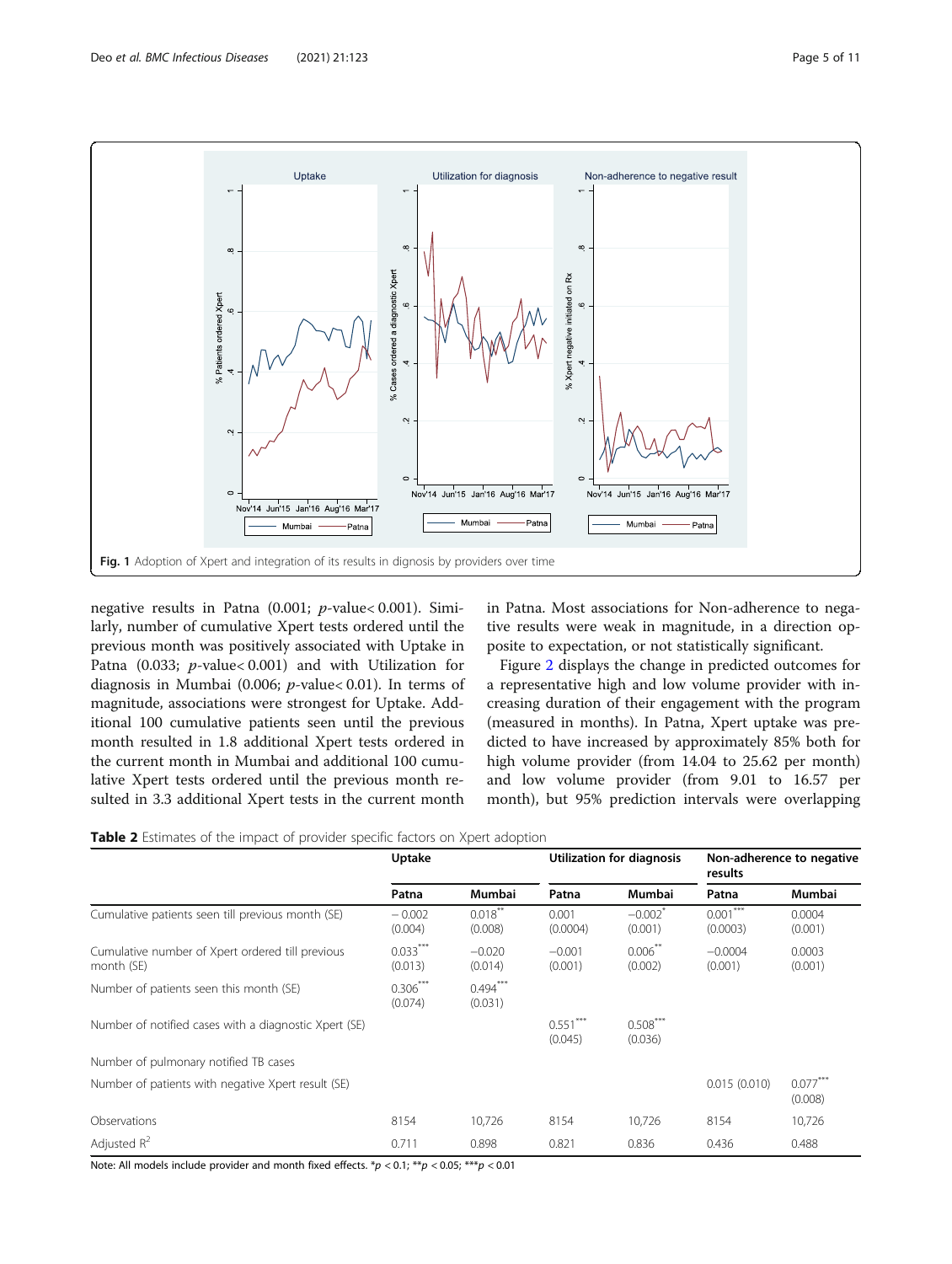<span id="page-5-0"></span>

for the two categories. In Mumbai, the difference between the two categories was more prominent; uptake was predicted to increase by 45% for high volume providers (27.38 to 39.68 per month) and 55% for low volume providers (9.34 to 14.44 per month). Yet, the gap between the two categories was predicted to have widened over the course of the program engagement. Similar patterns were observed for utilization for diagnosis, where the gaps between high volume and low volume providers were predicted to have widened in both cities with a larger effect in Mumbai compared to Patna. Utilization for diagnosis increased by 25% (2.93 to 3.67 per month) and 43% (1.10 to 1.57 per month) for lowand high-volume providers, respectively. In Mumbai, the increase was 38% (5.05 to 6.94 per month) and 31% (1.48 to 1.94 per month), respectively. Non-adherence to negative results was predicted to decrease, i.e., fewer number of patients with negative Xpert results initiated on treatment for both cities but the difference across low and high-volume providers was not significant and the absolute numbers were small.

# **Discussion**

Xpert has been widely regarded as a game changer in the global fight against TB, but its impact on case finding and management in high burden countries is likely

to be constrained by low adoption by private providers. Although broader uptake of Xpert can have implications on detection of rifampicin resistance, utilization of the tool as an initial diagnostic poses challenges in the private sector. Existing evidence regarding its impact is primarily from the public sector, and studies examining the integration of Xpert into clinical decision making are limited. Dialogue on scaling Xpert is largely focused on resource and financial constraints without sufficient regard to provider behavior change even if feasibility conditions are met. In this study, we used detailed programmatic data at the level of individual private providers to analyze changes in their behavior with respect to adoption of Xpert. We found that the uptake of Xpert increased substantially over time. The exclusion of first 6 months of program data had little effect on overall Xpert uptake; a cumulative 249 Xpert tests were ordered during this period, comprising of less than 1 % of the total Xpert volume. Although the uptake of Xpert increased, its upfront utilization for TB diagnosis and the initiation of TB treatment after a Xpert negative result did not exhibit favorable programmatic changes over time. Xpert was more likely to be used as either an "addon" tool to validate the diagnosis already made by the treating provider or selectively used for drug susceptible testing. We found significant heterogeneity in behavior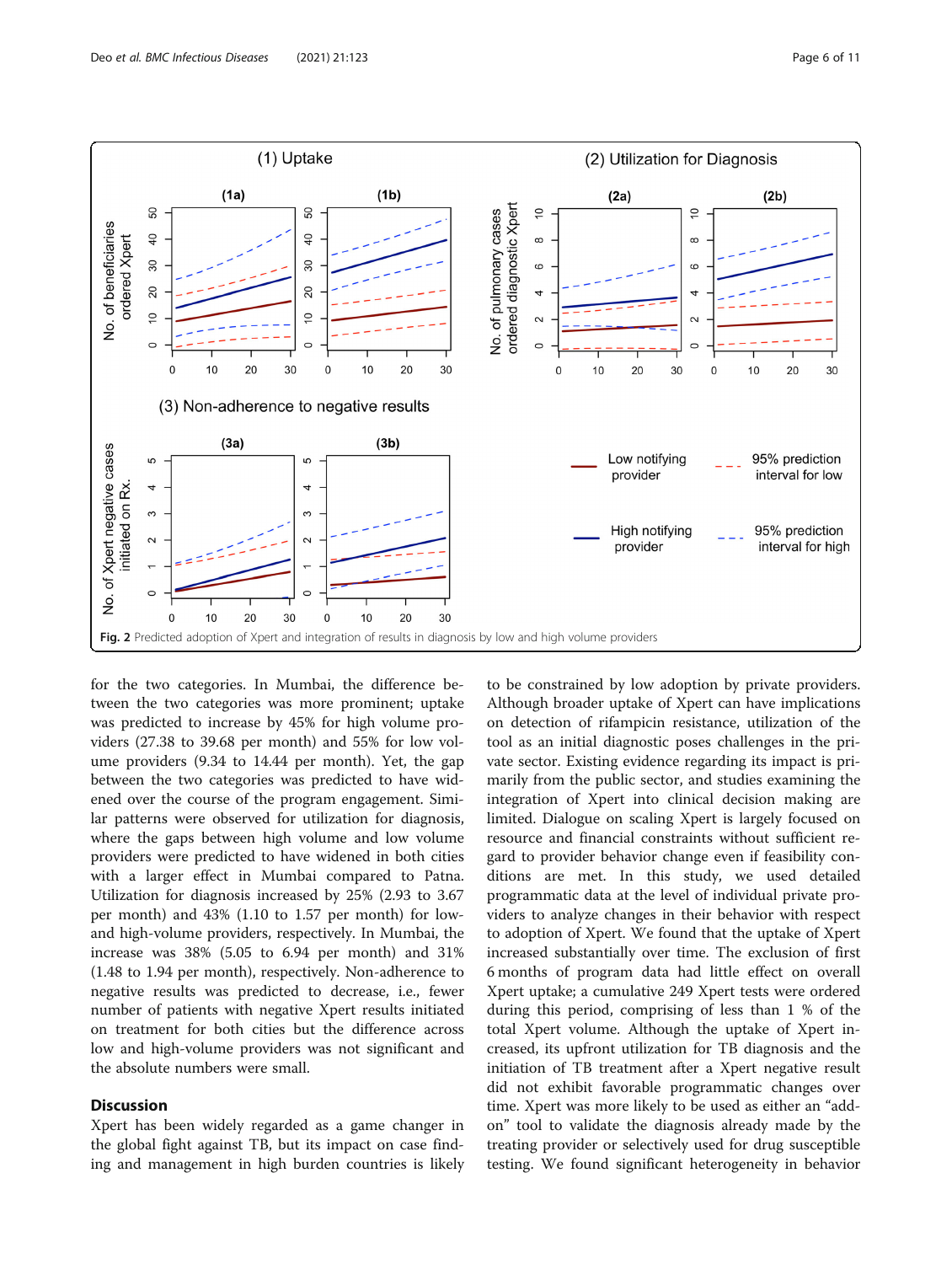across providers within each city; high volume providers exhibited greater change in their behavior compared to low volume ones. Finally, we also found substantial difference in provider behavior across the two cities, likely reflecting the difference in the composition of provider base in these cities, their baseline awareness and practices, and local TB epidemiology.

In Patna, where Xpert was relatively unknown among private providers before the PPIA program, its uptake increased more than threefold over the course of study period. In Mumbai, Xpert uptake increased almost 1.2 times, likely due to a higher baseline owing to higher awareness of Xpert among private providers. Previous studies on Xpert adoption in India have focused on public sector. A demonstration study in 18 sub-district level units in the national program found that implementation of Xpert was associated with increases in both notification rates and proportion of microbiologically confirmed pulmonary TB cases, but the study did not involve a control group so establishing causality of Xpert implementation was not possible [\[37\]](#page-9-0). Similar increases in case notification have been observed from implementation of Xpert among pediatric and HIV patients in the public sector [[38](#page-9-0), [39\]](#page-9-0). In the private sector, creating a consortium of private laboratories was found to increase Xpert testing volumes of private providers during the same time as our study period [[40](#page-9-0)]. However, this approach differs from the program studied here in two important aspects. First, it focused only on improving Xpert testing and was not embedded in a larger TB treatment and management program. Second, it provided Xpert testing at a subsidized price whereas it was completely free for patients in the PPIA program studied here. These differences are likely to translate into substantial differences in the magnitude of increase in uptake of Xpert. Another program, which engaged more than 400 private and public sector providers across four cities reported an increase in the uptake of Xpert for diagnosing pediatric TB when provided free of cost to patients [\[41](#page-9-0)]. However, results from that study are not directly comparable to ours due to its focus on pediatric patients. Further, none of these studies conducted a detailed provider-level analysis and analyzed the heterogeneity across providers. Similarly, they did not analyze how the results from Xpert were utilized by providers in clinical decision making.

In both cities, increasing Xpert utilization for TB diagnosis was a bigger challenge (compared to uptake alone) with no clear programmatic trend. Moreover, the fraction of notified cases with a negative Xpert result also remained reasonably unchanged over the course of the program. Combined with the increased uptake of Xpert, these findings indicate that a providers' test ordering behavior does not reflect the actual incorporation of test

results in their clinical decision making. Private providers in India are known to rely on clinical diagnosis and empiric treatment initiation [[42\]](#page-9-0). Thus, providers may have used Xpert results when they confirmed their clinical judgment but not when the results conflicted with their judgment. This is in line with previous studies that have found that physicians are prone to confirmation bias, i.e., they selectively choose evidence that aligns with their prior beliefs and ignore that which is counter [[43](#page-9-0), [44](#page-9-0)]. We calculated positivity rate of Xpert (defined as the proportion of diagnostic Xpert results that were positive) to check the possibility of this behavior. In Mumbai, positivity rate was 46.7% at the beginning of the study period and declined to 32.6% in the last reporting period. In Patna, it remained relatively stable around 30–35% throughout the study period, which was significantly greater than the 5–10% positivity rate for smear microscopy (Supplementary Figure [1](#page-8-0)). The decrease in positivity observed in Mumbai is likely due to a shift from using Xpert primarily for the detection of rifampicin resistance (given the higher baseline knowledge of Xpert as a test for drug resistance), and subsequent expansion of Xpert use for initial TB diagnosis. The PPIA program staff in Mumbai also sensitized and monitored providers on the specific use of Xpert as an initial TB diagnostic whereas the Patna PPIA program sensitized and monitored providers on the broader uptake of Xpert without dictating its utilization. The messaging and frequency of interactions between provider and field staff have a potential to influence provider diagnostic behavior. Optimized strategies on such behavior change interventions over sufficient time can shift Xpert utilization.

Prior studies from other parts of the world have found that scale-up of Xpert in public programs increased the proportion of microbiologically confirmed cases but did not consistently increase the total number of notified cases. In fact, rollout of Xpert in South Africa's national program actually decreased case notifications by 12–19% and rate of empirical treatment decreased by about 50% and took about 3 years after the launch of roll-out to stabilize [[21\]](#page-9-0). Similarly, rollout of Xpert in Nepal reduced the annual case notification rate for pulmonary TB by 8.5% even though microbiologically confirmed TB notifications increased by 15.2% [\[45](#page-10-0)]. These findings suggest that Xpert may have helped to reduce overdiagnosis due to clinical diagnosis. In contrast, rollout of Xpert in Guatemala found more than 40% increase in TB case notification [[46\]](#page-10-0). The difference in these findings may be attributable to the difference in prevalence of empirical treatment and quality of clinical diagnosis across these contexts. Overall, the implications of our findings are quite similar. They challenge the simplistic view that improved availability of a technically superior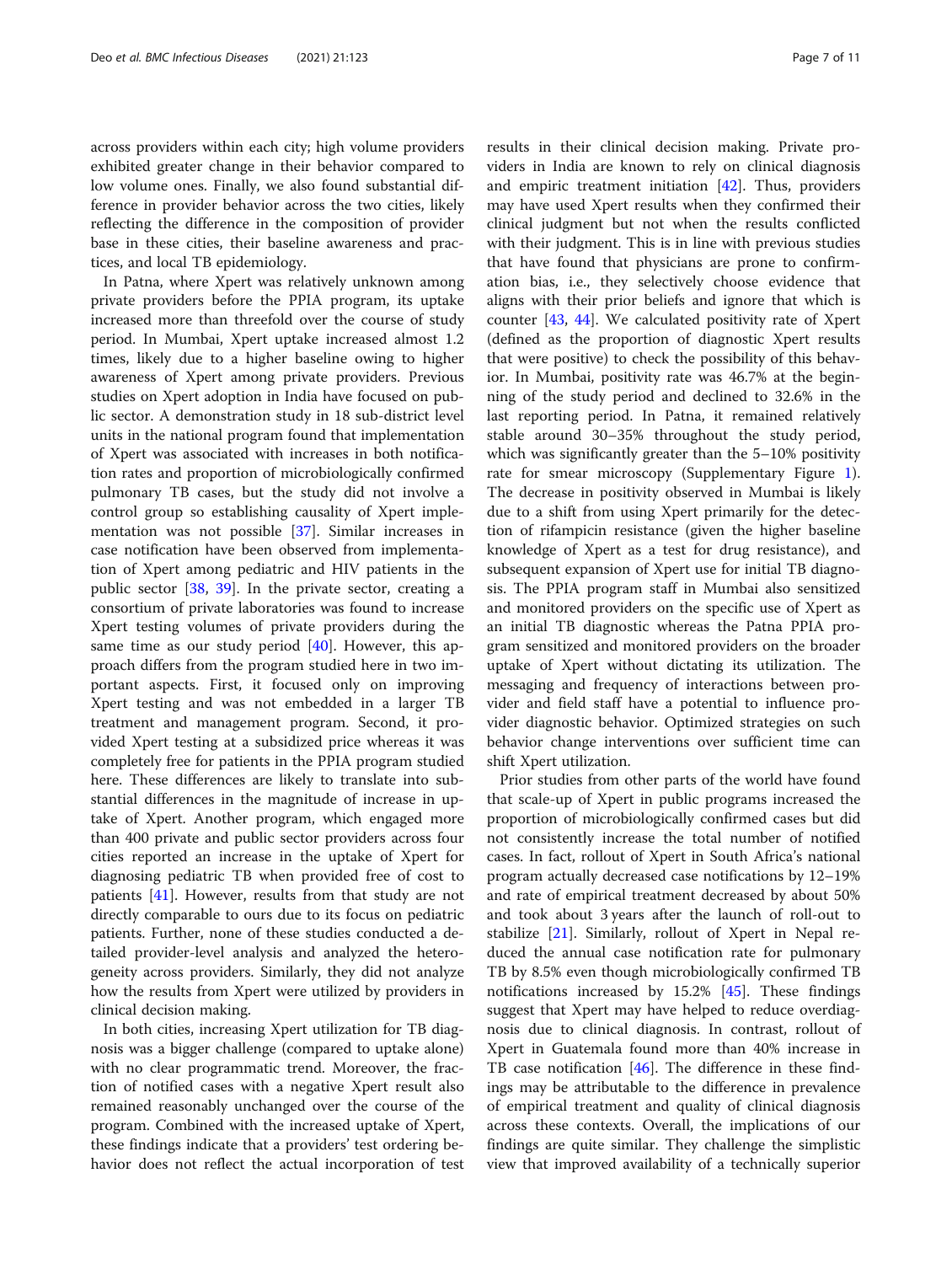diagnostic tool such as Xpert will fundamentally change how TB is being diagnosed and treated. As a result, it is possible that the scale-up of this intervention, as-is, may not positively impact patient-relevant outcomes such as TB-related morbidity and mortality.

However, despite the similar conclusion, it is important to note key differences in the underlying factors that led to this conclusion in our setting compared to prior studies. First, usage of smear microscopy among private providers in our context was substantially lower compared to public programs in those studies. Second, providers in our data were not required to follow fixed diagnostic algorithms, given that there is no uniform diagnostic algorithm that is practiced in the private sector. Prior research reflects a diverse use of diagnostic algorithms including clinical diagnosis without TB diagnostic tests or clinical diagnosis with a CXR suggestive of TB, with low utilization of microbiological tests and high rates of empirical treatment across providers [[27,](#page-9-0) [47\]](#page-10-0). In fact, providers ordered various combination of tests and investigations that were subsidized by the program, i.e., CXR and Xpert in Mumbai and CXR, Xpert and smear microscopy in Patna. Descriptive analysis of these combinations suggested that providers may have used Xpert as an "add-on" test rather than as "replacement" (Supplementary Figure [2](#page-8-0)). Third, provider behavior was influenced by continuous provider followups and sensitizations by program staff on the use of Xpert with the purpose of shifting provider behavior.

Prior experience of providers (measured either in terms of cumulative volume of patients or cumulative volume of Xpert tests conducted) had varying degrees of association with outcome variables of interest with the strongest association in Xpert uptake across both cities. Predictions based on provider-level model estimates showed that the gap in the uptake of Xpert and its utilization for diagnosis between low volume and highvolume providers would have widened over the course of the program, especially in Mumbai. In other words, engaging with high volume providers may provide increasing returns on investment over time. Prior studies have found that provider and hospital volumes are associated with better patient outcomes [[48,](#page-10-0) [49](#page-10-0)]. However, the mechanisms proposed to explain these associations are (i) learning curves or the notion that practice makes perfect, which has been observed in other industries such as aircraft and chemical manufacturing [[50](#page-10-0)], and (ii) selective referrals. The relative magnitude of these effects has been shown to vary across multiple surgical procedures and specialties, perhaps in line with intuition rooted in medical knowledge [[51\]](#page-10-0). In contrast, our field experience suggests that our findings may be driven by high volume providers finding it easier and faster to form a new prescription habit, which is known to be a

major component in physician decision process [[52\]](#page-10-0). In addition, higher volume also implies that the time lag between obtaining Xpert results for one patient and ordering it for the next patient is shorter thereby enabling more effective learning from successes and failures [[53\]](#page-10-0).

Results from this study have important implications for private sector engagement for TB control in India. The Indian National Strategic Plan (NSP) of 2017–2025 has ambitious targets to expand private sector engagement to improve quality of care in the private sector, including the procurement of Xpert testing for diagnostic capacity at every district in the country; revision of national guidelines to include Xpert MTB/RIF in diagnostic algorithms; and strengthen implementation research to demonstrate resource optimization for revised diagnostic algorithms [[32](#page-9-0)]. The PPIA model is being scaled up to over 50 cities in India through the Joint Effort for Elimination of TB (JEET) supported by Global Fund as well as state contracting of private agencies (similar to PPIA) to achieve NSP objectives. Against this backdrop, our findings provide useful guidance for designing provider engagement strategies for implementing agencies. First, targeting high volume providers for engagement will not only lead to greater number of cases being notified but also result in greater impact in terms of diagnostic behavior change at the program level. Second, the availability and affordability of a superior diagnostic test does not guarantee the desired incorporation into diagnostic algorithms. Behavioral change interventions with optimized communication and messaging to providers, emphasizing integration of Xpert results beyond uptake only, are required. Provider-level follow-ups with more individualized messaging addressing the underlying reasons for poor Xpert utilization can drive behavioral change as compared to large CME seminars alone. Provider behavior metrics can be routinely monitored along with creative motivational nudges such as comparative score cards (i.e. scoring Xpert utilization across providers), which have shown to impact behavior of healthcare providers in other contexts [[54](#page-10-0), [55](#page-10-0)].

The main strength of our study is access to granular operational data over a long period of time. This allows us to observe within-provider behavior changes and thus avoid the need to control for confounders that can drive aggregate program-level outcomes. The other strength of our study is that the program involved free provision of Xpert thereby removing financial barriers to its adoption. Thus, our results are indicative of purely behavioral barriers in adoption of Xpert and its use in clinical decision making.

Our study also has several limitations due to the use of programmatic data. First, we did not have access to information on patients seen by the providers who were not issued any diagnostic voucher. As a result, our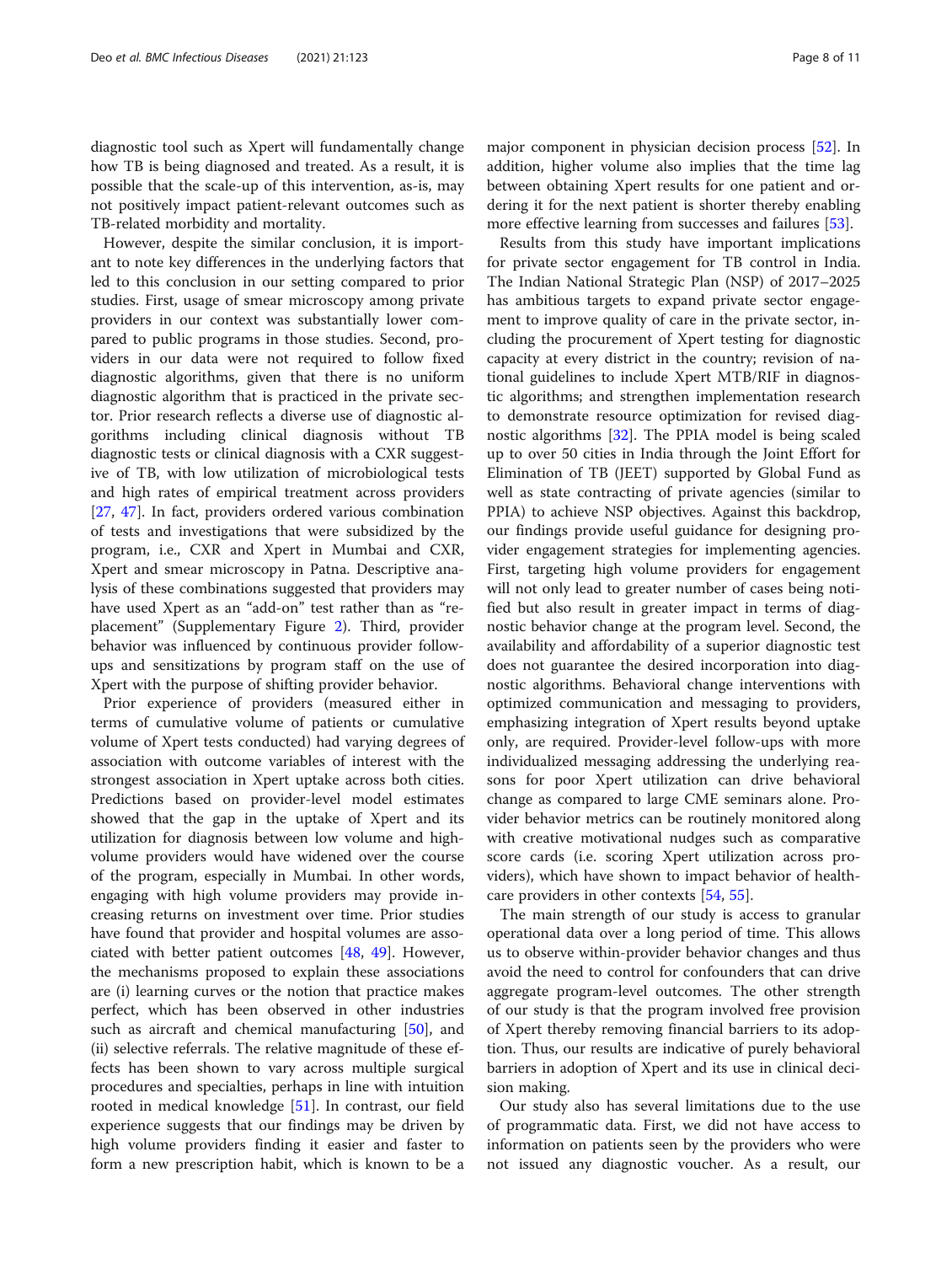<span id="page-8-0"></span>estimates of Xpert usage and penetration are likely to be biased upwards. However, in Patna, it is unlikely that providers and patients had access to Xpert outside of the PPIA program, given that it was a newly introduced test in the private sector. Even in Mumbai, where private labs did offer Xpert, the market price of the test was prohibitively high and penetration low [[40](#page-9-0)]. Second, our study was not designed to establish causal link between the program and adoption of Xpert, and it did not involve any control set of providers for comparison. However, there were no other major changes in the TB diagnosis and treatment landscape in these cities that could have led to these changes in Xpert uptake and utilization for diagnosis. Third, we were unable to delineate exact mechanisms and components of the PPIA program that may have contributed to provider behavior change. Interactions with providers suggest that highquality service delivery and routine provider surveillance were critical success factors. Fourth, our findings cannot be easily generalized to other cities in India. Mumbai has a large DR-TB epidemic and providers are more aware of new molecular tests compared to other cities. On the other hand, private providers in Patna are likely to be at the other end of the awareness spectrum. Fifth, we could not directly observe and measure the intent of the providers in ordering these tests and using their results in the diagnosis process along with the full range of diagnostic tests that are typically ordered (outside of the PPIA diagnostic services offered). Therefore, we were not able to fully analyze how Xpert was integrated into existing diagnostic decision making process of providers, which is known to be complex  $[42, 56]$  $[42, 56]$  $[42, 56]$  $[42, 56]$  $[42, 56]$ . Future qualitative and quantitative studies should further explore these nuanced effects of a new technology on providers' decision making. Finally, the study could not comment on whether Xpert improved TB case notification to program, microbiological confirmation, treatment initiation, treatment completion, or TB mortality, as it was only designed to examine provider-level behavior. The study was only designed to study provider-level behavior with Xpert (uptake and utilization), which can subsequently explain patient-level outcome measures.

# Conclusions

In this study, we found that private sector engagement led to substantial increase in uptake of Xpert, especially among high-volume providers. However, we did not find strong evidence for integration of results of Xpert with the eventual TB diagnosis of the patient. These findings suggest that increasing availability and affordability of a technically superior diagnostic tool (e.g., Xpert), by themselves, may not be adequate to improve TB diagnosis and treatment in the private sector. Policy makers and program managers may need to supplement the availability of tools with behavioral interventions aimed at integrating Xpert results into clinical decision making of private providers to impact patient-level outcomes.

#### Supplementary Information

The online version contains supplementary material available at [https://doi.](https://doi.org/10.1186/s12879-021-05817-1) [org/10.1186/s12879-021-05817-1.](https://doi.org/10.1186/s12879-021-05817-1)

Additional file 1. Additional file 2. Additional file 3.

#### Abbreviations

TB: Tuberculosis; RNTCP: Revised National TB Control Program; PPIA: Private provider interface agency; CME: Continuing Medical Education; CXR: Chest Xray; AFB: Acid-fast Bacillus; MTB: Mycobacterium tuberculosis; RIF: Rifampicin

#### Acknowledgments

We acknowledge support of the data analysts at World Health Partners and PATH for extracting the raw data required for the analysis.

#### Authors' contributions

SD: Designed the study, analyzed the data, created the first draft and revised subsequent versions; SP: Designed the study, collected the data, analyzed the data, created the first draft and provided critical inputs for subsequent revisions; PJ: collected the data, analyzed the data, created the first draft. All authors have read and approved the manuscript.

#### Funding

Sarang Deo was a consultant to Bill and Melinda Gates Foundation, which funded the intervention studied here. Pankaj Jindal was a research assistant at Indian School of Business funded by the Bill and Melinda Gates Foundation. Sirisha Papineni was employed by World Health Partners, which was the implementing agency of the intervention and was funded by the Bill and Melinda Gates Foundation. The funding bodies played no role in the design of the study and collection, analysis, and interpretation of data and in writing the manuscript.

#### Availability of data and materials

The datasets generated and/or analyzed during the current study are not publicly available due to their proprietary nature and sensitivity owing to commercial considerations but are available from the corresponding author on reasonable request.

#### Ethics approval and consent to participate

We used routinely collected programmatic data, which was de-identified and anonymized for the purpose of the analysis. Our study did not involve any direct interaction with human subjects, either patients or providers. Therefore, ethics approval was not required for the study. Patients or public were not involved in the design or conduct of the study and hence consent to participate was not applicable.

#### Consent for publication

Not applicable

#### Competing interests

The authors declare they have no competing interests.

#### Author details

<sup>1</sup>Indian School of Business, AC 3, L1, #3113, ISB Campus, Gachibowli Hyderabad 500032, India. <sup>2</sup>UCLA Anderson School of Management, Los Angeles, United States. <sup>3</sup>Harvard Medical School, Boston, United States.<br><sup>4</sup>World Hoalth Partners, Now Delhi India. World Health Partners, New Delhi, India.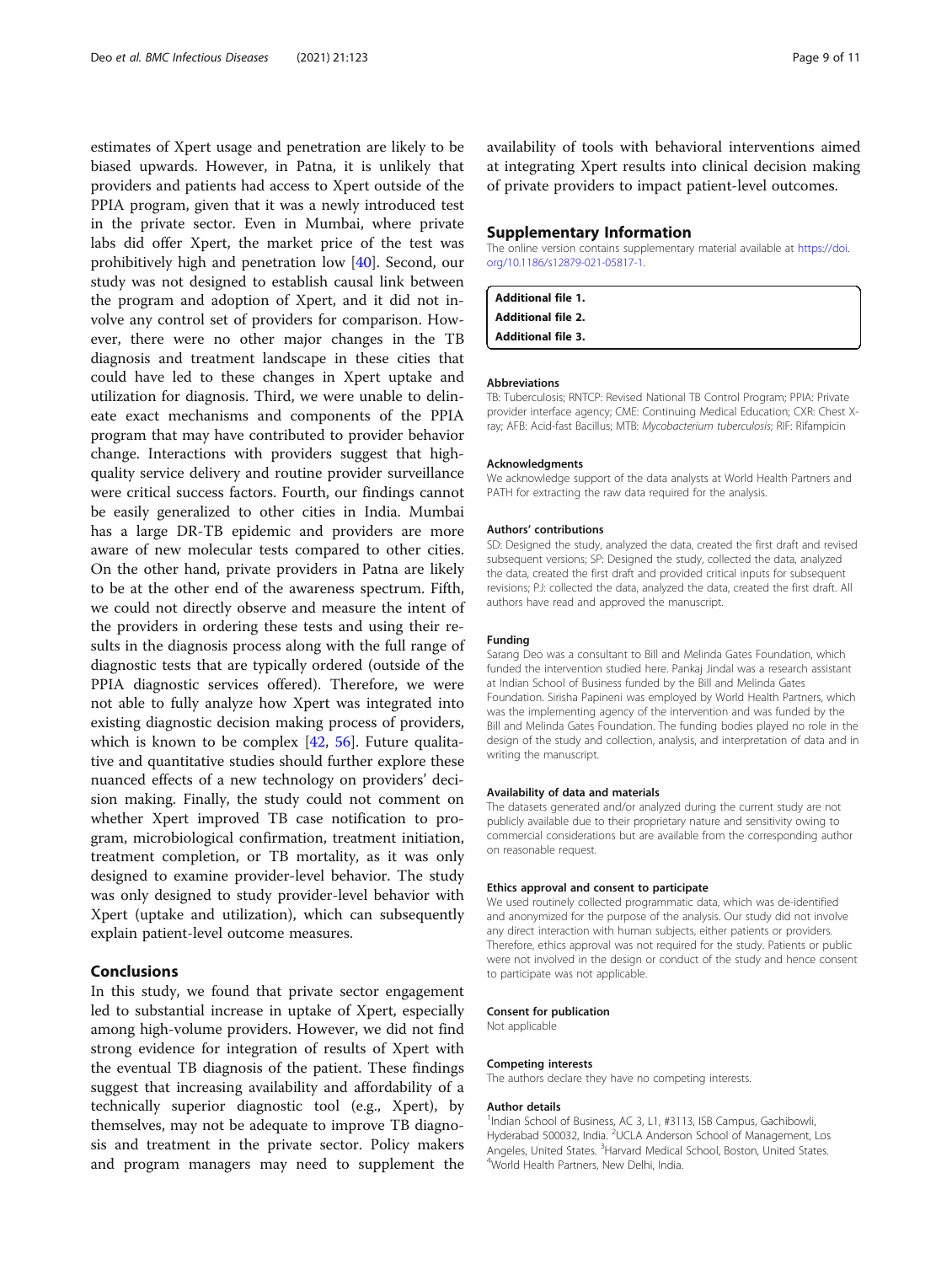# <span id="page-9-0"></span>Received: 14 July 2020 Accepted: 18 January 2021 Published online: 28 January 2021

#### References

- 1. World Health Organization. Global tuberculosis report. Geneva: World Health Organization; 2019.
- Uplekar M, Weil D, Lonnroth K, Jaramillo E, Lienhardt C, Dias HM, et al. WHO's new end TB strategy. Lancet. 2015;385(9979):1799–801.
- 3. Boehme CC, Nicol MP, Nabeta P, Michael JS, Gotuzzo E, Tahirli R, et al. Feasibility, diagnostic accuracy, and effectiveness of decentralised use of the Xpert MTB/RIF test for diagnosis of tuberculosis and multidrug resistance: a multicentre implementation study. Lancet. 2011;377(9776):1495–505.
- Steingart KR, Sohn H, Schiller I, Kloda LA, Boehme CC, Pai M, et al. Xpert® MTB/RIF assay for pulmonary tuberculosis and rifampicin resistance in adults. Cochrane Database Syst Rev. 2013;1.
- 5. Lawn SD, Mwaba P, Bates M, Piatek A, Alexander H, Marais BJ, et al. Advances in tuberculosis diagnostics: the Xpert MTB/RIF assay and future prospects for a point-of-care test. Lancet Infect Dis. 2013;13(4):349–61.
- 6. Menzies NA, Cohen T, Lin HH, Murray M, Salomon JA. Population health impact and cost-effectiveness of tuberculosis diagnosis with Xpert MTB/RIF: a dynamic simulation and economic evaluation. PLoS Med. 2012;9(11):e1001347.
- 7. Dowdy DW, Davis JL, den Boon S, Walter ND, Katamba A, Cattamanchi A. Population-level impact of same-day microscopy and Xpert MTB/RIF for tuberculosis diagnosis in Africa. PLoS One. 2013;8(8):e70485.
- 8. Vassall A, van Kampen S, Sohn H, Michael JS, John KR, den Boon S, et al. Rapid diagnosis of tuberculosis with the Xpert MTB/RIF assay in high burden countries: a cost-effectiveness analysis. PLoS Med. 2011;8(11): e1001120.
- 9. World Health Organization. WHO monitoring of Xpert MTB/RIF roll-out: World Health Organization; 2016.
- 10. Albert H, Nathavitharana RR, Isaacs C, Pai M, Denkinger CM, Boehme CC. Development, roll-out and impact of Xpert MTB/RIF for tuberculosis: what lessons have we learnt and how can we do better? Eur Respir J. 2016:ERJ-00543.
- 11. Wells WA, Ge CF, Patel N, Oh T, Gardiner E, Kimerling ME. Size and usage patterns of private TB drug markets in the high burden countries. PLoS One. 2011;6(5):e18964.
- 12. Wells WA, Uplekar M, Pai M. Achieving systemic and scalable private sector engagement in tuberculosis care and prevention in Asia. PLoS Med. 2015; 12(6):e1001842.
- 13. Puri L, Oghor C, Denkinger CM, Pai M. Xpert MTB/RIF for tuberculosis testing: access and price in highly privatised health markets. Lancet Glob Health. 2016;4(2):e94–5.
- 14. Churchyard GJ, Stevens WS, Mametja LD, McCarthy KM, Chihota V, Nicol MP, et al. Xpert MTB/RIF versus sputum microscopy as the initial diagnostic test for tuberculosis: a cluster-randomised trial embedded in south African rollout of Xpert MTB/RIF. Lancet Glob Health. 2015;3(8):e450–e7.
- 15. Theron G, Zijenah L, Chanda D, Clowes P, Rachow A, Lesosky M, et al. Feasibility, accuracy, and clinical effect of point-of-care Xpert MTB/RIF testing for tuberculosis in primary-care settings in Africa: a multicentre, randomised, controlled trial. Lancet. 2014;383(9915):424–35.
- 16. Durovni B, Saraceni V, van den Hof S, Trajman A, Cordeiro-Santos M, Cavalcante S, et al. Impact of replacing smear microscopy with Xpert MTB/ RIF for diagnosing tuberculosis in Brazil: a stepped-wedge clusterrandomized trial. PLoS Med. 2014;11(12):e1001766.
- 17. Agizew T, Boyd R, Auld AF, Payton L, Pals SL, Lekone P, et al. Treatment outcomes, diagnostic and therapeutic impact: Xpert vs. smear. A systematic review and meta-analysis. Int J Tuberc Lung Dis. 2019;23(1):82–92.
- 18. Agizew T, Chihota V, Nyirenda S, Tedla Z, Auld AF, Mathebula U, et al. Tuberculosis treatment outcomes among people living with HIV diagnosed using Xpert MTB/RIF versus sputum-smear microscopy in Botswana: a stepped-wedge cluster randomised trial. BMC Infect Dis. 2019;19(1):1058.
- 19. Auld AF, Fielding KL, Gupta-Wright A, Lawn SD. Xpert MTB/RIF why the lack of morbidity and mortality impact in intervention trials? Trans R Soc Trop Med Hyg. 2016;110(8):432–44.
- 20. Theron G, Peter J, Dowdy D, Langley I, Squire SB, Dheda K. Do high rates of empirical treatment undermine the potential effect of new diagnostic tests for tuberculosis in high-burden settings? Lancet Infect Dis. 2014;14(6):527–32.
- 21. Hermans S, Caldwell J, Kaplan R, Cobelens F, Wood R. The impact of the roll-out of rapid molecular diagnostic testing for tuberculosis on empirical treatment in Cape Town, South Africa. Bull World Health Organ. 2017;95(8): 554–63.
- 22. McCarthy KM, Grant AD, Chihota V, Ginindza S, Mvusi L, Churchyard GJ, et al. Implementation and operational research: what happens after a negative test for tuberculosis? evaluating adherence to TB diagnostic algorithms in south African primary health clinics. J Acquir Immune Defic Syndr. 2016;71(5):e119–26.
- 23. Grenier J, Pinto L, Nair D, Steingart K, Dowdy D, Ramsay A, et al. Widespread use of serological tests for tuberculosis: data from 22 high-burden countries. Eur Respir J. 2012;39(2):502–5.
- 24. Jaroslawski S, Pai M. Why are inaccurate tuberculosis serological tests widely used in the Indian private healthcare sector? A root-cause analysis. J Epidemiol Glob Health. 2012;2(1):39–50.
- 25. Khan MS, Salve S, Porter JDH. Engaging for-profit providers in TB control: lessons learnt from initiatives in South Asia. Health Policy Plan. 2015;30(10): 1289–95.
- 26. Arinaminpathy N, Batra D, Khaparde S, Vualnam T, Maheshwari N, Sharma L, et al. The number of privately treated tuberculosis cases in India: an estimation from drug sales data. Lancet Infect Dis. 2016;16(11):1255–60.
- 27. Satyanarayana S, Subbaraman R, Shete P, Gore G, Das J, Cattamanchi A, et al. Quality of tuberculosis care in India: a systematic review. Int J Tuberc Lung Dis. 2015;19(7):751–63.
- 28. Das J. The quality of medical care in low-income countries: from providers to markets. PLoS Med. 2011;8(4):e1000432.
- 29. Rethans JJ, Sturmans F, Drop R, van der Vleuten C, Hobus P. Does competence of general practitioners predict their performance? Comparison between examination setting and actual practice. Br Med J. 1991;303(6814):1377–80.
- 30. Mohanan M, Goldhaber-Fiebert JD, Giardili S, Vera-Hernández M. Providers' knowledge of diagnosis and treatment of tuberculosis using vignettes: evidence from rural Bihar, India. BMJ Glob Health. 2016;1(4):e000155.
- 31. Kotwani A, Wattal C, Joshi PC, Katewa S, Holloway K. Factors influencing primary care physicians to prescribe antibiotics in Delhi India. Fam Pract. 2010;27(6):684–90.
- 32. Central TB Division. National strategic plan for tuberculosis elimination 2017–2025. 2017.
- 33. World Health Organization. Universal access to TB care (UATBC): concurrent assessment report. 2016.
- 34. Central TB Division. Revised national TB control program annual status report. 2017.
- 35. Shibu V, Daksha S, Rishabh C, Sunil K, Devesh G, Lal S, et al. Tapping private health sector for public health program? Findings of a novel intervention to tackle TB in Mumbai, India. Indian J Tuberc Forthcoming. 2020;2020.
- 36. Shah D, Vijayan S, Chopra R, Salve J, Gandhi RK, Jondhale V, et al. Map, know dynamics and act; a better way to engage private health sector in TB management. A report from Mumbai, India. Indian J Tuberc. 2019.
- 37. Sachdeva KS, Raizada N, Sreenivas A, van't Hoog AH, van den Hof S, Dewan PK, et al. Use of Xpert MTB/RIF in decentralized public health settings and its effect on pulmonary TB and DR-TB case finding in India. PLoS One. 2015; 10(5):e0126065.
- 38. Raizada N, Sachdeva KS, Nair SA, Kulsange S, Gupta RS, Thakur R, et al. Enhancing TB case detection: experience in offering upfront Xpert MTB/RIF testing to pediatric presumptive TB and DR TB cases for early rapid diagnosis of drug sensitive and drug resistant TB. PLoS One. 2014;9(8): e105346.
- 39. Raizada N, Sachdeva KS, Sreenivas A, Kulsange S, Gupta RS, Thakur R, et al. Catching the missing million: experiences in enhancing TB & DR-TB detection by providing upfront Xpert MTB/RIF testing for people living with HIV in India. PLoS One. 2015;10(2):e0116721.
- 40. Dabas H, Deo S, Sabharwal M, Pal A, Salim S, Nair L, et al. Initiative for Promoting Affordable and Quality Tuberculosis Tests (IPAQT): a marketshaping intervention in India. BMJ Glob Health. 2019;4(6).
- 41. Raizada N, Khaparde SD, Swaminathan S, Sarin S, Salhotra VS, Kalra A, et al. Catalysing progressive uptake of newer diagnostics by health care providers through outreach and education in four major cities of India. PLoS One. 2018;13(3):e0193341.
- 42. McDowell A, Pai M. Treatment as diagnosis and diagnosis as treatment: empirical management of presumptive tuberculosis in India. Int J Tuberc Lung Dis. 2016;20(4):536–43.
- 43. Groopman J. How doctors think: Houghton Mifflin Harcourt; 2008.
- Bornstein BH, Emler AC. Rationality in medical decision making: a review of the literature on doctors' decision-making biases. J Eval Clin Pract. 2001;7(2): 97–107.